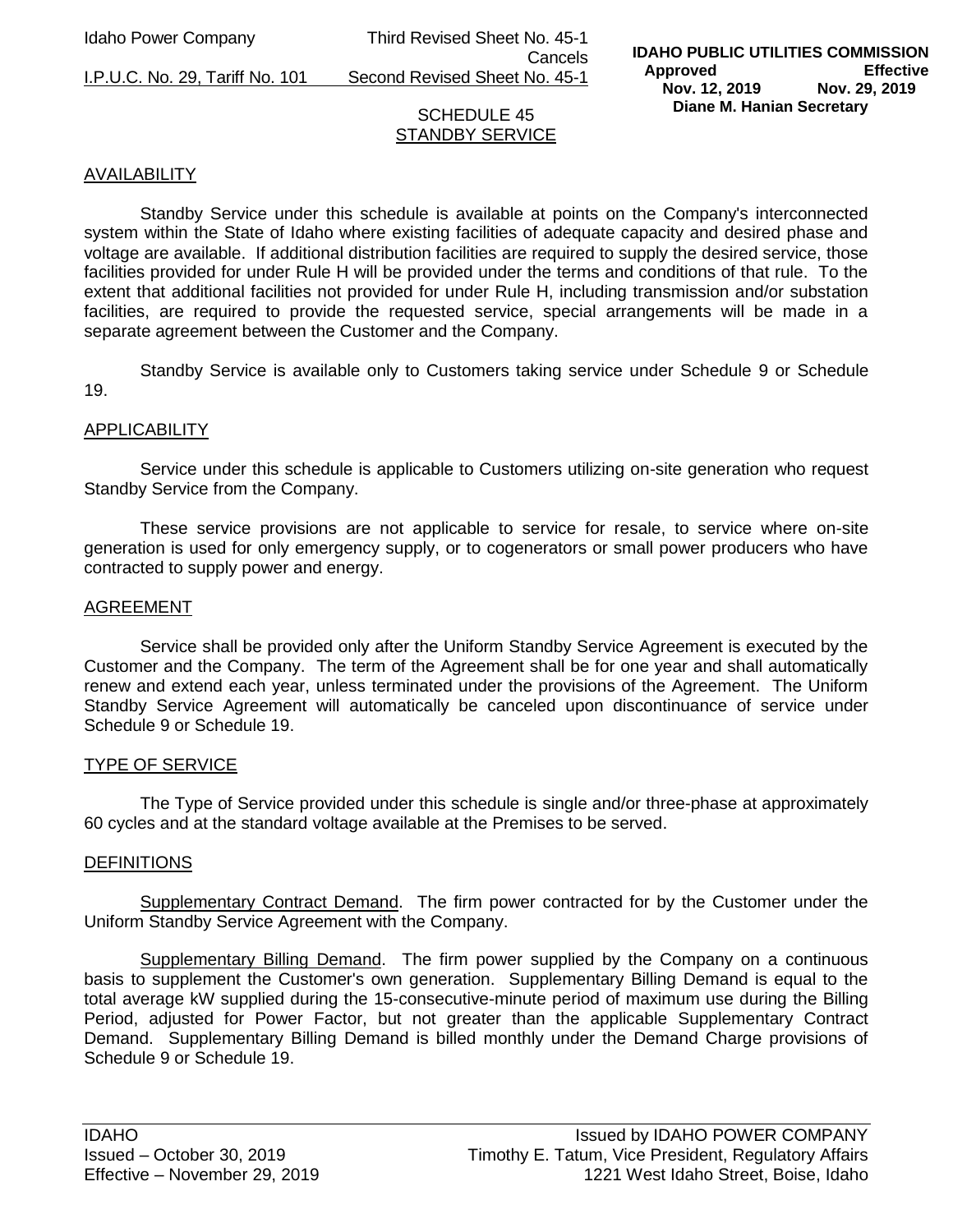I.P.U.C. No. 29, Tariff No. 101

Idaho Power Company Second Revised Sheet No. 45-2 Cancels<br>First Revised Sheet No. 45-2

### SCHEDULE 45 STANDBY SERVICE (Continued)

# DEFINITIONS (Continued)

 Standby Contract Demand. The self-generation backup power contracted for by the Customer under the Uniform Standby Service Agreement.

 Standby Billing Demand. The power supplied by the Company to backup the Customer's own generation. Standby Billing Demand is equal to the total average kW supplied during the 15 consecutive-minute period of maximum use during the Billing Period, adjusted for Power Factor, less Supplementary Contract Demand, but not less than zero.

 Total Contract Demand. The sum of the Supplementary Contract Demand and the Standby Contract Demand.

 Available Standby Capacity. The Total Contract Demand less the Supplementary Billing Demand and the Standby Billing Demand, but not more than the Standby Contract Demand.

 Excess Demand. The total average kW supplied during the 15-consecutive-minute period of maximum use each day, adjusted for Power Factor, which exceeds the Total Contract Demand by more than 5 percent.

 Total Energy Requirement. The total energy supplied by the Company for supplementary and standby purposes. The Total Energy Requirement is billed monthly under the applicable Energy Charge provisions of Schedule 9 or Schedule 19.

#### POWER FACTOR ADJUSTMENT

Where the Customer's Power Factor is less than 90 percent, as determined by measurement under actual load conditions, the Company may adjust the kW measured to determine the Billing Demand by multiplying the measured kW by 90 percent and dividing by the actual Power Factor.

#### FACILITIES BEYOND THE POINT OF DELIVERY

 Any Company investment in Facilities Beyond the Point of Delivery will be provided under the terms and conditions of Rule M.

#### PARALLEL OPERATIONS

 Parallel operations will only be authorized by the Company under the terms of the Uniform Standby Service Agreement with the Customer. At the Company's discretion, the Company will install a system protection package at the Customer's expense prior to the start of parallel operations. The Customer will also pay a Maintenance Charge of 0.59 percent per month times the investment in the protection package.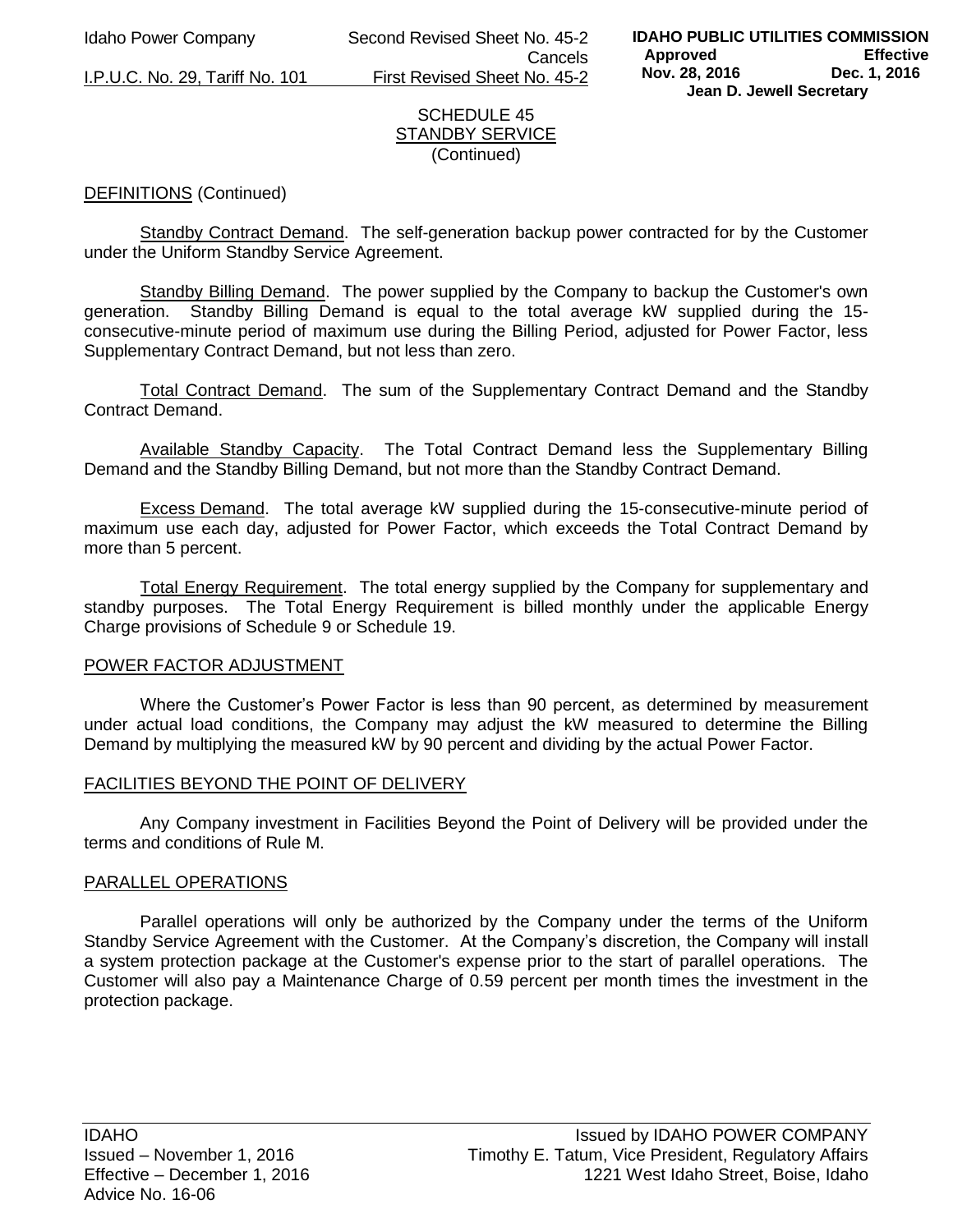Idaho Power Company Eighth Revised Sheet No. 45-3 Cancels

I.P.U.C. No. 29, Tariff No. 101 Seventh Revised Sheet No. 45-3

# SCHEDULE 45 STANDBY SERVICE (Continued)

### MONTHLY CHARGE

The Monthly Charge for Standby Service is the sum of the Standby Reservation Charge, the Standby Demand Charge, and the Excess Demand Charge, if any, at the following rates:

### Customers taking service under Schedule 9

| <b>Standby Reservation Charge, per kW of</b><br><b>Available Standby Capacity</b> | Summer | Non-summer |
|-----------------------------------------------------------------------------------|--------|------------|
| <b>Secondary Service</b>                                                          | \$4.75 | \$4.32     |
| <b>Primary Service</b>                                                            | \$3.13 | \$2.86     |
| <b>Transmission Service</b>                                                       | \$0.79 | \$0.52     |
| Standby Demand Charge, per kW of                                                  |        |            |
| <b>Standby Billing Demand</b>                                                     |        |            |
| <b>Secondary Service</b>                                                          | \$7.20 | \$5.90     |
| <b>Primary Service</b>                                                            | \$6.08 | \$5.89     |
| <b>Transmission Service</b>                                                       | \$5.75 | \$5.56     |
| Customers taking service under Schedule 19                                        |        |            |
| <b>Standby Reservation Charge, per kW of</b><br><b>Available Standby Capacity</b> | Summer | Non-summer |
| <b>Primary Service</b>                                                            | \$3.00 | \$2.70     |
| <b>Transmission Service</b>                                                       | \$0.85 | \$0.55     |
| Standby Demand Charge, per kW of<br><b>Standby Billing Demand</b>                 |        |            |
| <b>Primary Service</b>                                                            | \$7.09 | \$5.76     |
| <b>Transmission Service</b>                                                       | \$6.70 | \$5.44     |
|                                                                                   |        |            |

#### Customers taking service under Schedule 9 or Schedule 19

#### Excess Demand Charge

\$0.64 per kW times the sum of the daily Excess Demands recorded during the Billing Period, plus \$6.41 per kW for the highest Excess Demand recorded during the Billing Period. This charge will not be prorated.

#### Minimum Charge

The monthly Minimum Charge shall be the sum of the Standby Reservation Charge, the Standby Demand Charge, and the Excess Demand Charge.

# CONTRIBUTION TOWARD MINIMUM CHARGES ON OTHER SCHEDULES

Any Standby Service Charges paid under this schedule shall not be considered in determining the Minimum Charge under any other Company schedule.

# PAYMENT

The monthly bill rendered for service supplied hereunder is payable upon receipt, and becomes past due 15 days from the date on which rendered.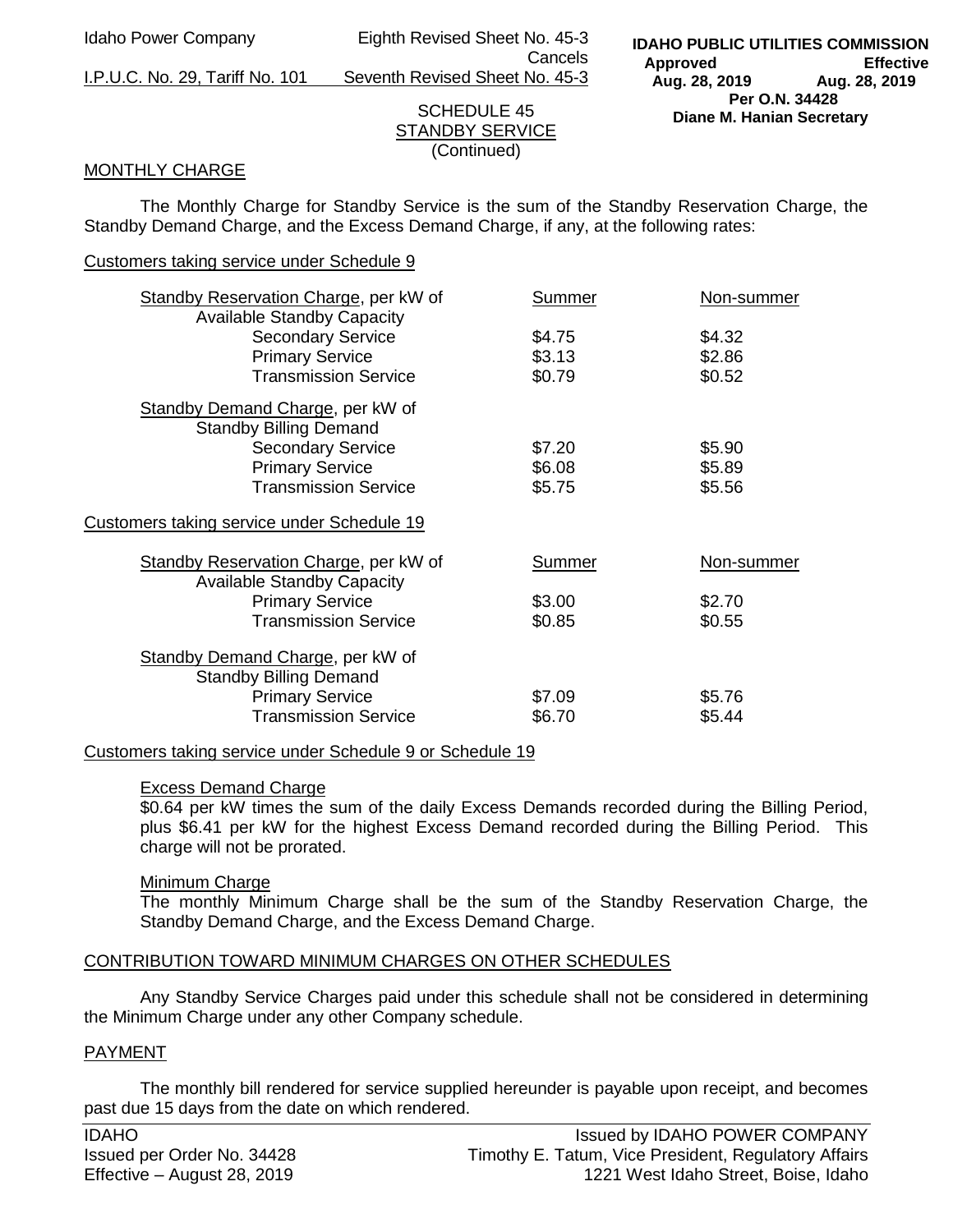Idaho Power Company First Revised Sheet No. 45-4 **Cancels** I.P.U.C. No. 29, Tariff No. 101 Original Sheet No. 45-4

SCHEDULE 45 STANDBY SERVICE (Continued)

### IDAHO POWER COMPANY UNIFORM STANDBY SERVICE AGREEMENT

ACCOUNT NO.

THIS AGREEMENT Made this \_\_\_\_\_\_\_\_\_\_\_ day of \_\_\_\_\_\_\_\_\_\_\_\_\_\_\_\_\_\_\_\_\_\_\_\_\_\_\_\_\_\_\_\_\_\_,

20\_\_\_\_\_\_\_\_\_\_\_\_\_\_ between \_\_\_\_\_\_\_\_\_\_\_\_\_\_\_\_\_\_\_\_\_\_\_\_\_\_\_\_\_\_\_\_\_\_\_\_\_\_\_\_whose billing address is \_\_\_\_\_\_\_\_\_\_\_\_\_\_\_\_\_\_\_\_\_\_\_\_\_\_\_\_\_\_\_\_\_\_\_\_\_\_\_\_\_\_\_\_\_\_\_ hereinafter called Customer, and Idaho Power Company, A corporation with its principal office located at 1221 West Idaho Street, Boise, Idaho, hereinafter called Company:

# **NOW, THEREFORE, The parties agree as follows:**

1. The Company will agree to provide Standby Service to the Customer's facilities located at or near\_\_\_\_\_\_\_\_\_\_\_\_\_\_\_\_\_\_\_\_\_\_\_\_\_\_\_\_\_\_\_\_\_, County of \_\_\_\_\_\_\_\_\_\_\_\_\_\_\_\_\_\_\_\_\_\_\_\_\_\_\_, State of Idaho, in the form of single and/or three-phase, \_\_\_\_\_\_\_\_\_\_\_\_\_\_\_ volt, Electric Service subject to emergency operating conditions of the Company.

2. The Supplementary Contract Demand provided by this Agreement is \_\_\_\_\_\_\_\_\_\_\_\_\_ kW. The Company will provide electric power and energy, to supplement the Customer's on-site generation, up to the amount of the stated Supplementary Contract Demand. The Standby Contract Demand provided by this Agreement is\_\_\_\_\_\_\_\_\_\_\_\_\_\_\_\_\_\_\_\_\_\_\_\_\_\_ kW. The Company will provide electric power and energy, in backup to the Customer's on-site generation, up to the amount of the stated Standby Contract Demand. The Total Contract Demand provided by this Agreement is \_\_\_\_\_\_\_\_\_\_\_\_\_\_\_ kW.

3. The availability of power in excess of the Total Contract Demand stated in Paragraph 2 above is not guaranteed and its taking by the Customer may result in a complete or partial curtailment of service to the Customer. The Company has the right to install, at the Customer's expense, any device necessary to protect the Company's system from damage which may be caused by the taking of power in excess of the Standby Contract Demand. The Customer will be responsible for any damages to the Company's system or damages to third parties resulting from the Customer's taking of power in excess of the Standby Contract Demand.

4. The terms of this Agreement will not become binding upon the parties until signed by both parties.

5. At the Company's sole discretion and after receiving written authorization from the Company, the Customer may operate in parallel with the Company's system. Parallel operations will be in accordance with the Company's Standards for Interconnection and Parallel operations and the tariff provisions for Standby Service. Any violation of these provisions will result in the immediate disconnection of the parallel operation.